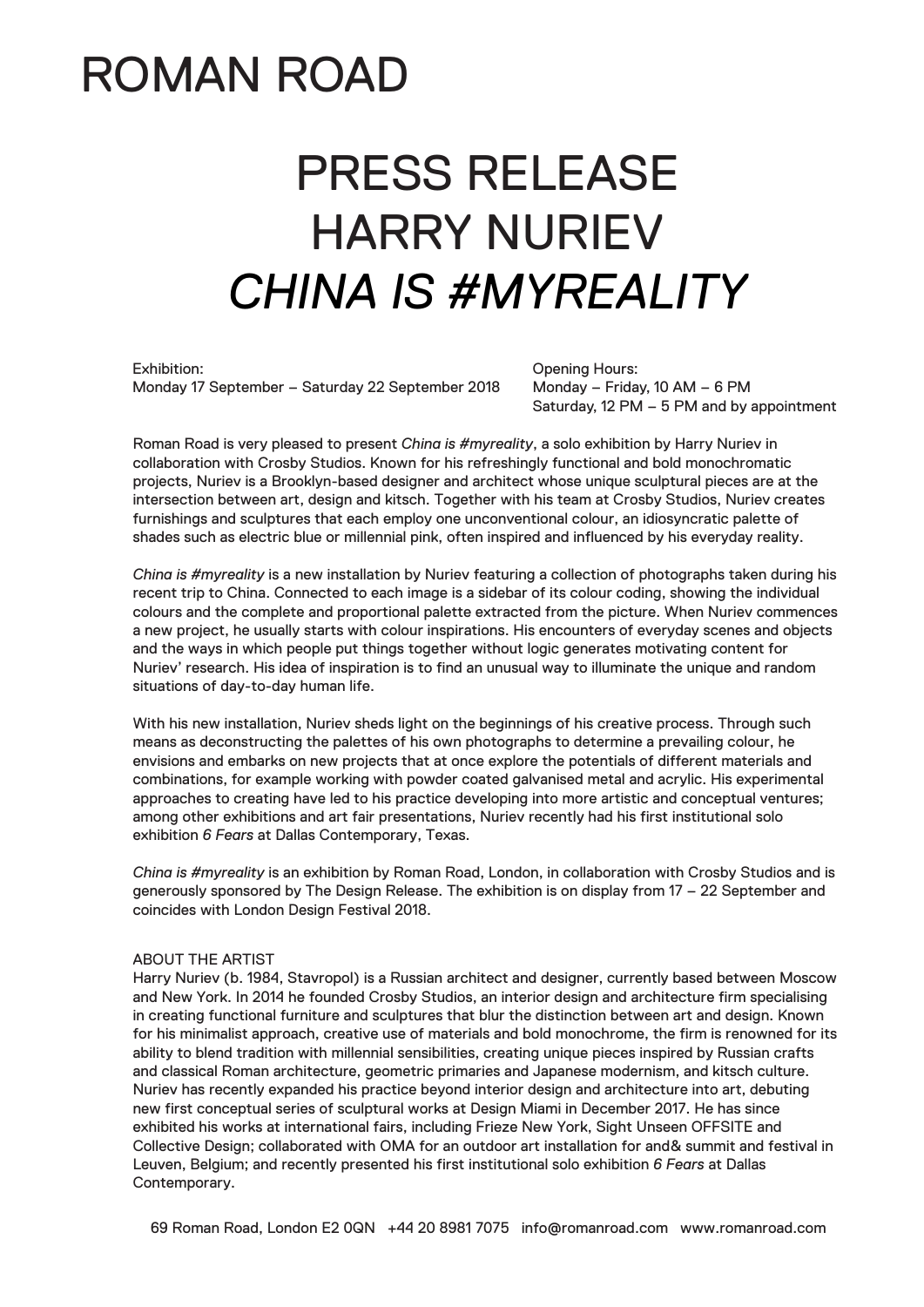## ROMAN ROAD



Harry Nuriev, *Yellow and company*, 2018. Textile with print, 49.7 x 42 cm, edition of 5. Courtesy of Roman Road and Crosby Studios. © Harry Nuriev